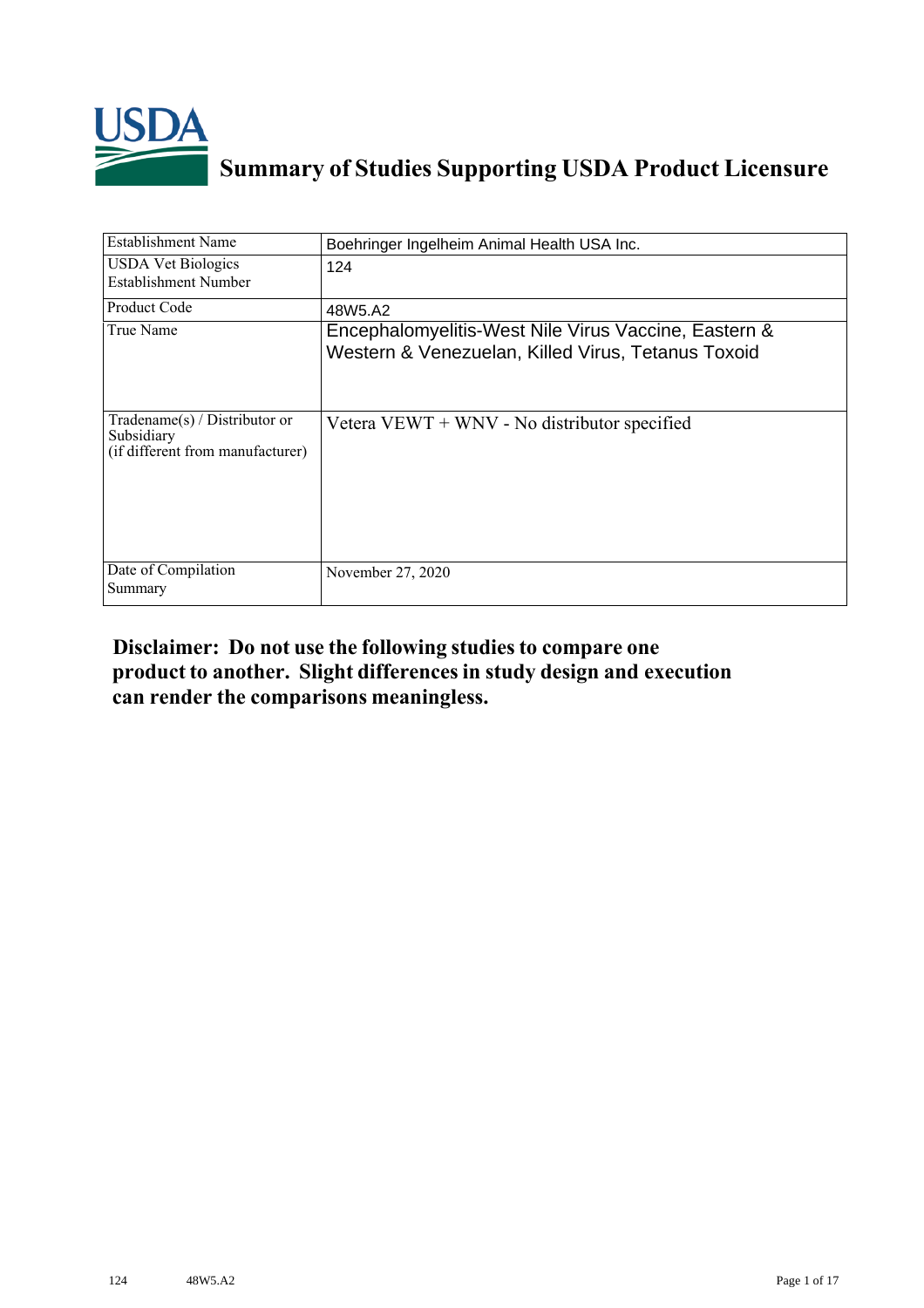| <b>Study Type</b>              | Efficacy                                                                                                                                                                                                                             |
|--------------------------------|--------------------------------------------------------------------------------------------------------------------------------------------------------------------------------------------------------------------------------------|
| <b>Pertaining to</b>           | Clostridium tetanus                                                                                                                                                                                                                  |
| <b>Study Purpose</b>           | Demonstration of efficacy against Clostridium tetanus                                                                                                                                                                                |
| <b>Product Administration</b>  | One dose, administered intramuscularly                                                                                                                                                                                               |
| <b>Study Animals</b>           | 10 guinea pigs (10 vaccinates)                                                                                                                                                                                                       |
| <b>Challenge Description</b>   | Not applicable                                                                                                                                                                                                                       |
| <b>Interval observed after</b> | Not applicable                                                                                                                                                                                                                       |
| challenge                      |                                                                                                                                                                                                                                      |
| <b>Results</b>                 | Vaccinate serum samples were collected and pooled, then tested<br>for antitoxin content by indirect Enzyme-Linked Immunosorbent<br>Assay.<br>A satisfactory value which met the requirements per 9 CFR<br>$113.114(c)$ was achieved. |
| <b>USDA Approval Date</b>      | April 18, 2008                                                                                                                                                                                                                       |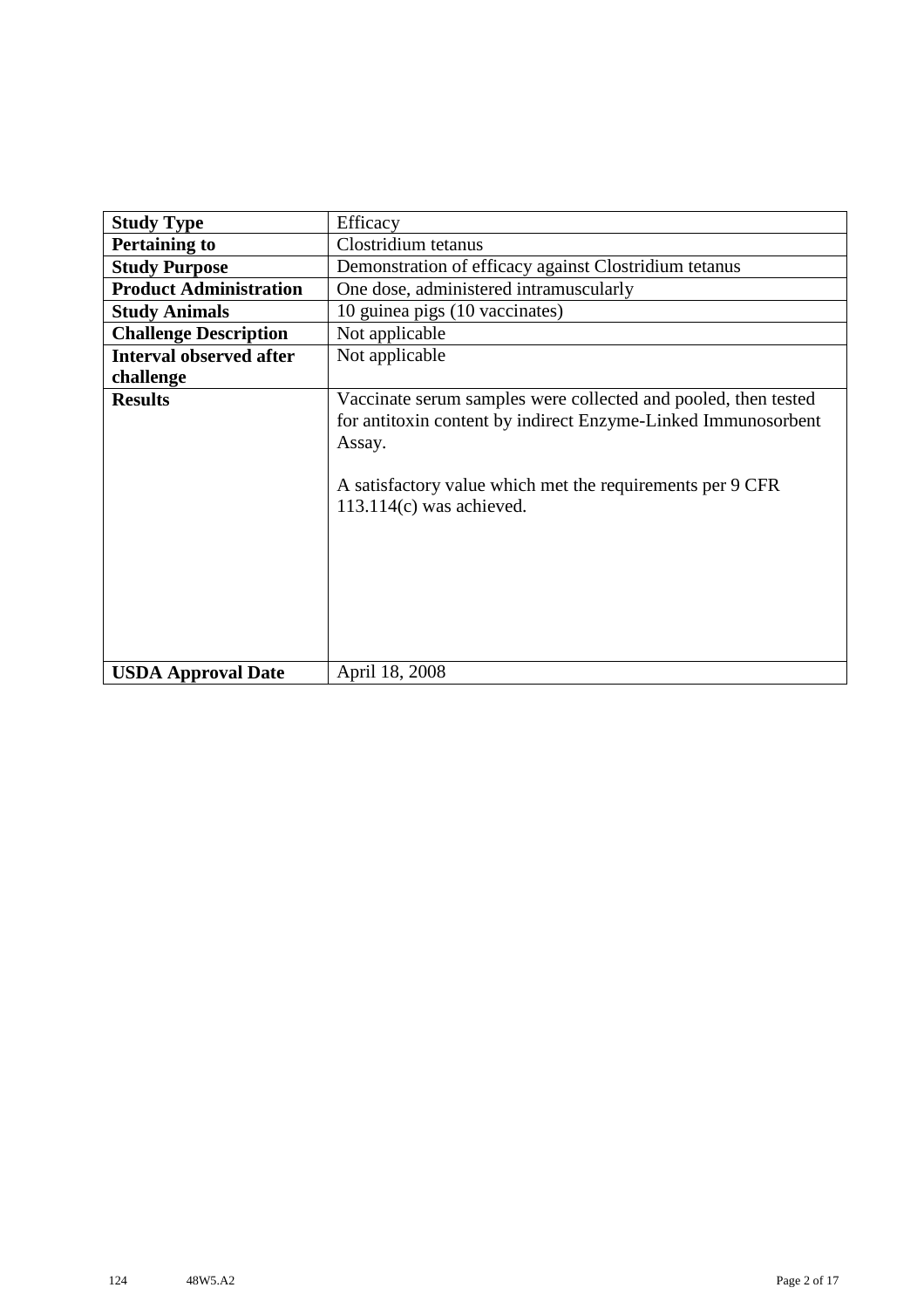| <b>Study Type</b>              | Efficacy                                                                                                                                                                                                                                                                            |
|--------------------------------|-------------------------------------------------------------------------------------------------------------------------------------------------------------------------------------------------------------------------------------------------------------------------------------|
| <b>Pertaining to</b>           | Eastern equine encephalomyelitis                                                                                                                                                                                                                                                    |
| <b>Study Purpose</b>           | Demonstration of efficacy against Eastern equine                                                                                                                                                                                                                                    |
|                                | encephalomyelitis                                                                                                                                                                                                                                                                   |
| <b>Product Administration</b>  | Two doses, administered intramuscularly, 14 to 21 days apart                                                                                                                                                                                                                        |
| <b>Study Animals</b>           | 12 guinea pigs (10 vaccinates, 2 controls)                                                                                                                                                                                                                                          |
| <b>Challenge Description</b>   | Not applicable                                                                                                                                                                                                                                                                      |
| <b>Interval observed after</b> | Not applicable                                                                                                                                                                                                                                                                      |
| challenge                      |                                                                                                                                                                                                                                                                                     |
| <b>Results</b>                 | Serum samples were tested by a plaque reduction, serum<br>neutralization test, 14 days after the second injection.<br>Vaccinates and controls were evaluated in terms of Eastern equine<br>encephalomyelitis per the criteria in 9 CFR 113.207(b) and the<br>requirements were met. |
| <b>USDA Approval Date</b>      | April 18, 2008                                                                                                                                                                                                                                                                      |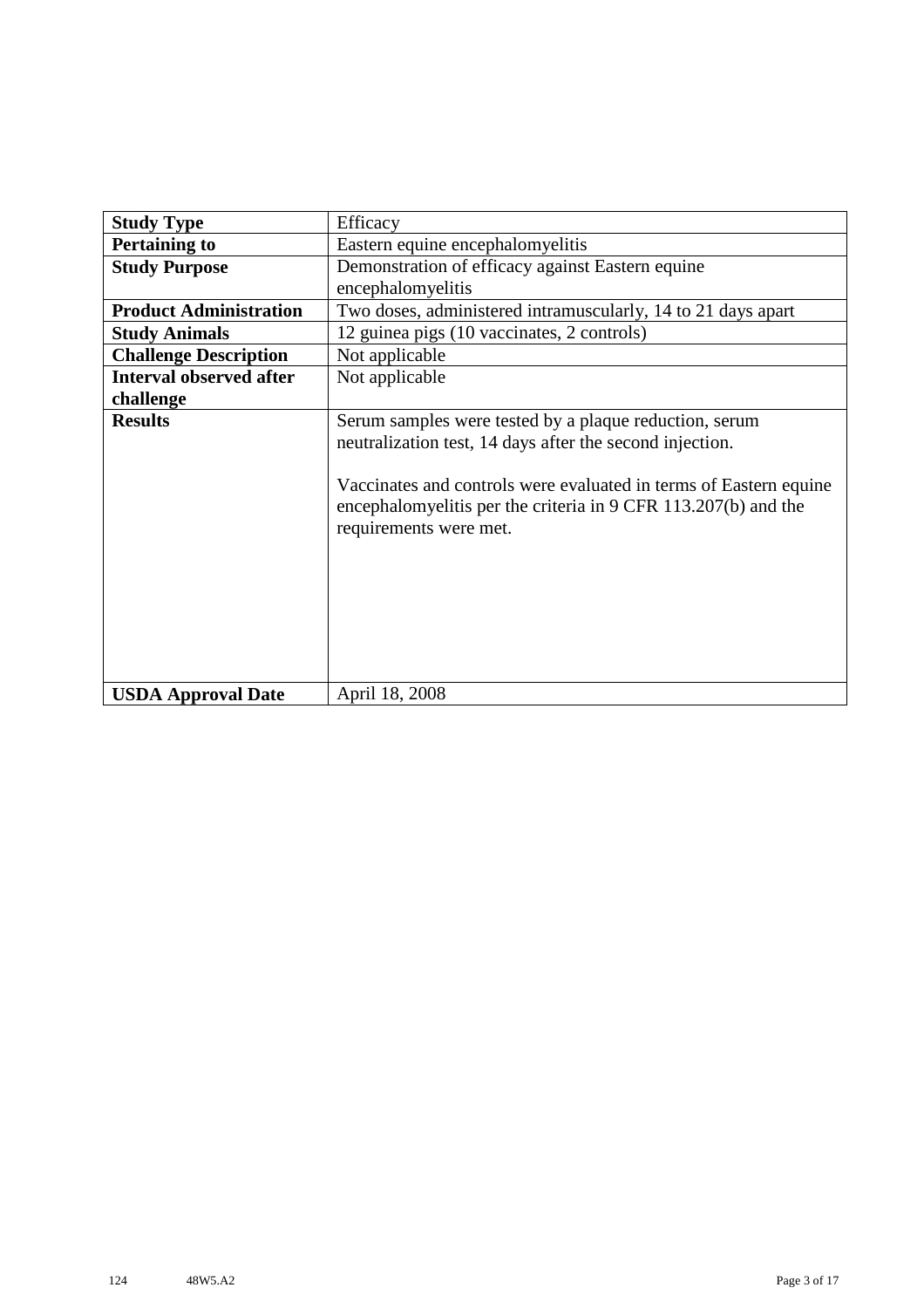| <b>Study Type</b>              | Efficacy                                                                                                                                                                                                                                                                               |
|--------------------------------|----------------------------------------------------------------------------------------------------------------------------------------------------------------------------------------------------------------------------------------------------------------------------------------|
| <b>Pertaining to</b>           | Venezuelan equine encephalomyelitis                                                                                                                                                                                                                                                    |
| <b>Study Purpose</b>           | Demonstration of efficacy against Venezuelan Equine                                                                                                                                                                                                                                    |
|                                | Encephalomyelitis                                                                                                                                                                                                                                                                      |
| <b>Product Administration</b>  | Two doses, administered intramuscularly, 14 to 21 days apart                                                                                                                                                                                                                           |
| <b>Study Animals</b>           | 12 guinea pigs (10 vaccinates, 2 controls)                                                                                                                                                                                                                                             |
| <b>Challenge Description</b>   | Not applicable                                                                                                                                                                                                                                                                         |
| <b>Interval observed after</b> | Not applicable                                                                                                                                                                                                                                                                         |
| challenge                      |                                                                                                                                                                                                                                                                                        |
| <b>Results</b>                 | Serum samples were tested by a plaque reduction, serum<br>neutralization test, 14 days after the second injection.<br>Vaccinates and controls were evaluated in terms of Venezuelan<br>equine encephalomyelitis per the criteria in 9 CFR 113.207(b) and<br>the requirements were met. |
| <b>USDA Approval Date</b>      | April 18, 2008                                                                                                                                                                                                                                                                         |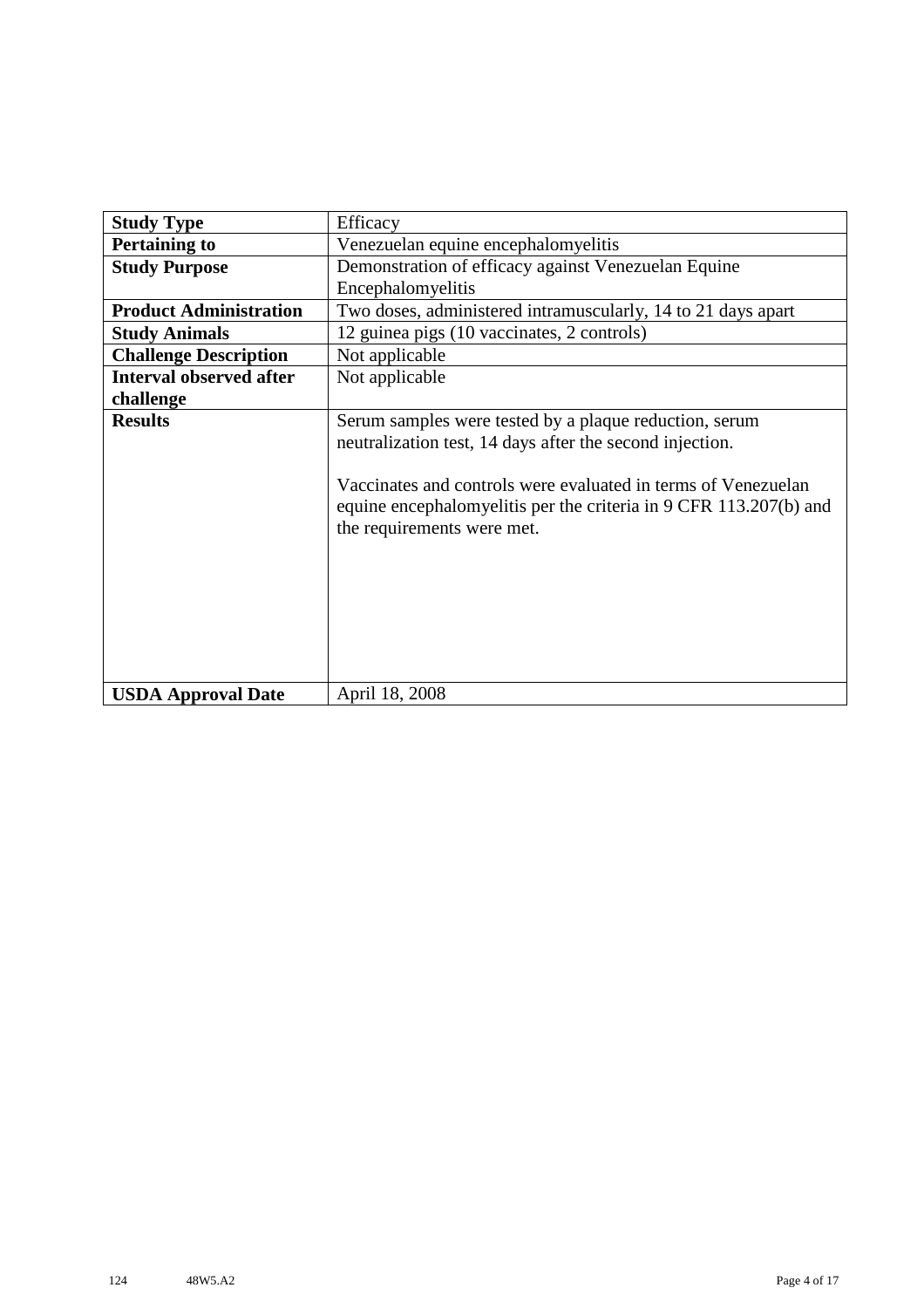| <b>Study Type</b>              | Efficacy                                                                                                                                                                                                                                                                            |
|--------------------------------|-------------------------------------------------------------------------------------------------------------------------------------------------------------------------------------------------------------------------------------------------------------------------------------|
| <b>Pertaining to</b>           | Western equine encephalomyelitis                                                                                                                                                                                                                                                    |
| <b>Study Purpose</b>           | Demonstration of efficacy against Western equine                                                                                                                                                                                                                                    |
|                                | encephalomyelitis                                                                                                                                                                                                                                                                   |
| <b>Product Administration</b>  | Two doses, administered intramuscularly, 14 to 21 days apart                                                                                                                                                                                                                        |
| <b>Study Animals</b>           | 12 guinea pigs (10 vaccinates, 2 controls)                                                                                                                                                                                                                                          |
| <b>Challenge Description</b>   | Not applicable                                                                                                                                                                                                                                                                      |
| <b>Interval observed after</b> | Not applicable                                                                                                                                                                                                                                                                      |
| challenge                      |                                                                                                                                                                                                                                                                                     |
| <b>Results</b>                 | Serum samples were tested by a plaque reduction, serum<br>neutralization test, 14 days after the second injection.<br>Vaccinates and controls were evaluated in terms of Western equine<br>encephalomyelitis per the criteria in 9 CFR 113.207(b) and the<br>requirements were met. |
| <b>USDA Approval Date</b>      | April 18, 2008                                                                                                                                                                                                                                                                      |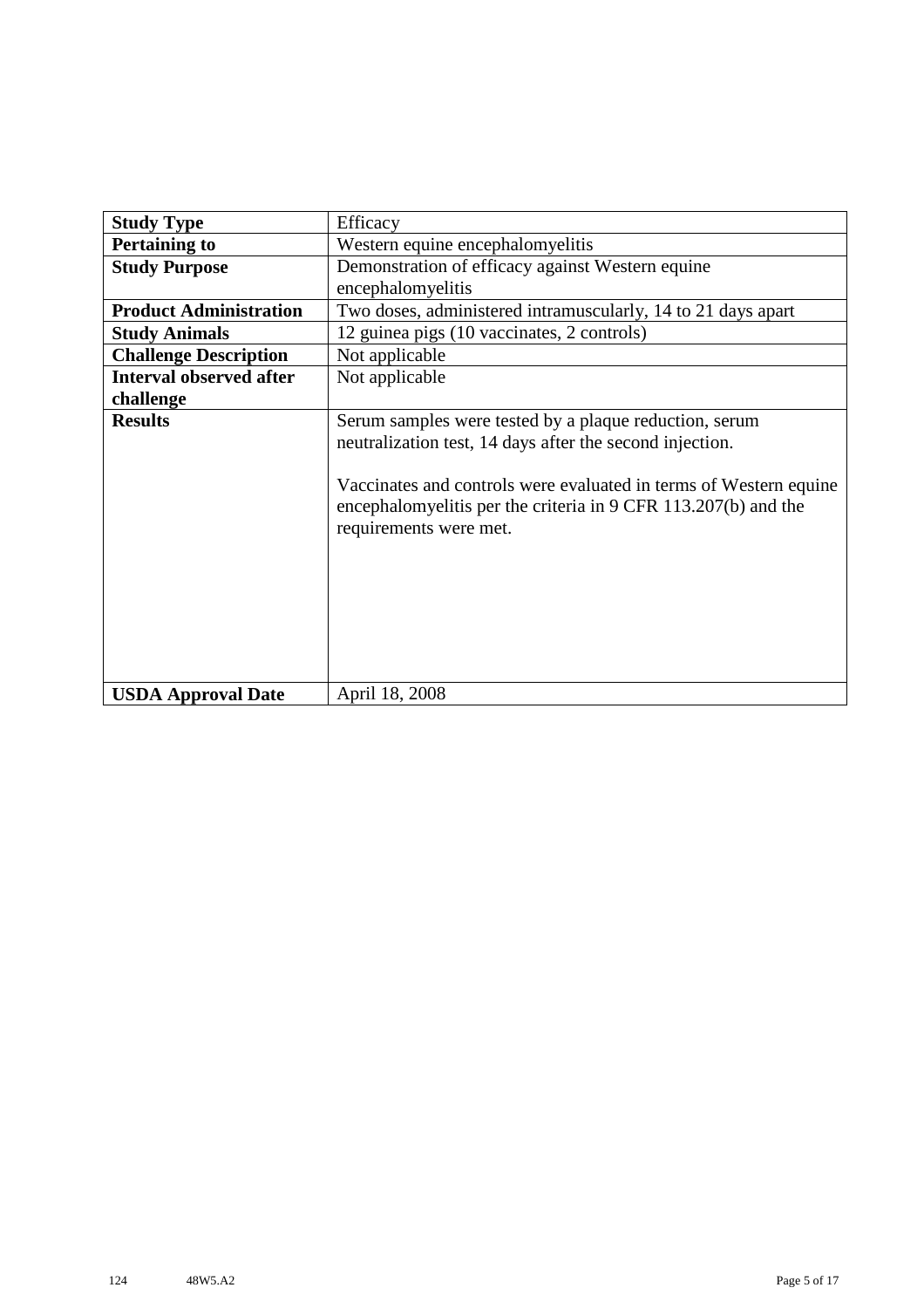| <b>Study Type</b>              | Efficacy                                                           |  |  |  |  |  |  |  |
|--------------------------------|--------------------------------------------------------------------|--|--|--|--|--|--|--|
| <b>Pertaining to</b>           | West Nile Virus (WNV)                                              |  |  |  |  |  |  |  |
| <b>Study Purpose</b>           | Demonstration of twelve month duration of immunity against disease |  |  |  |  |  |  |  |
|                                | caused by WNV                                                      |  |  |  |  |  |  |  |
| <b>Product Administration</b>  | Two doses, administered intramuscularly, 25 days apart             |  |  |  |  |  |  |  |
| <b>Study Animals</b>           | 30 horses (20 vaccinates, 10 placebo controls) 4-5 months of age   |  |  |  |  |  |  |  |
| <b>Challenge Description</b>   | West Nile Virus was administered at 380 days (10 vaccinated and 5  |  |  |  |  |  |  |  |
|                                | placebo control animals) or 408 days (10 vaccinated and 5 placebo  |  |  |  |  |  |  |  |
|                                | control animals) post-final vaccination.                           |  |  |  |  |  |  |  |
| <b>Interval observed after</b> | Horses were observed twice daily for 14 days post-challenge and    |  |  |  |  |  |  |  |
| challenge                      | once daily for an additional 7 days post-challenge.                |  |  |  |  |  |  |  |
| <b>Results</b>                 | An animal was considered affected by challenge if it developed     |  |  |  |  |  |  |  |
|                                | neurological disease, as measured by mortality and microscopic     |  |  |  |  |  |  |  |
|                                | evidence of virus-induced brain disease (histopathology).          |  |  |  |  |  |  |  |
|                                |                                                                    |  |  |  |  |  |  |  |
|                                | Animals were also monitored for viremia (detection of WNV in       |  |  |  |  |  |  |  |
|                                | the blood).                                                        |  |  |  |  |  |  |  |
|                                |                                                                    |  |  |  |  |  |  |  |
|                                | Results are summarized as follows:                                 |  |  |  |  |  |  |  |
|                                | <b>Vaccinates</b><br><b>Controls</b><br><b>Outcome</b>             |  |  |  |  |  |  |  |
|                                | Mortality<br>$7/10(70\%)$<br>1/20(5%)                              |  |  |  |  |  |  |  |
|                                | Viremia at least one day<br>$10/10(100\%)$<br>$2/20(10\%)$         |  |  |  |  |  |  |  |
|                                |                                                                    |  |  |  |  |  |  |  |
|                                | See raw data on following pages.                                   |  |  |  |  |  |  |  |
|                                |                                                                    |  |  |  |  |  |  |  |
| <b>USDA Approval Date</b>      | September 3, 2010                                                  |  |  |  |  |  |  |  |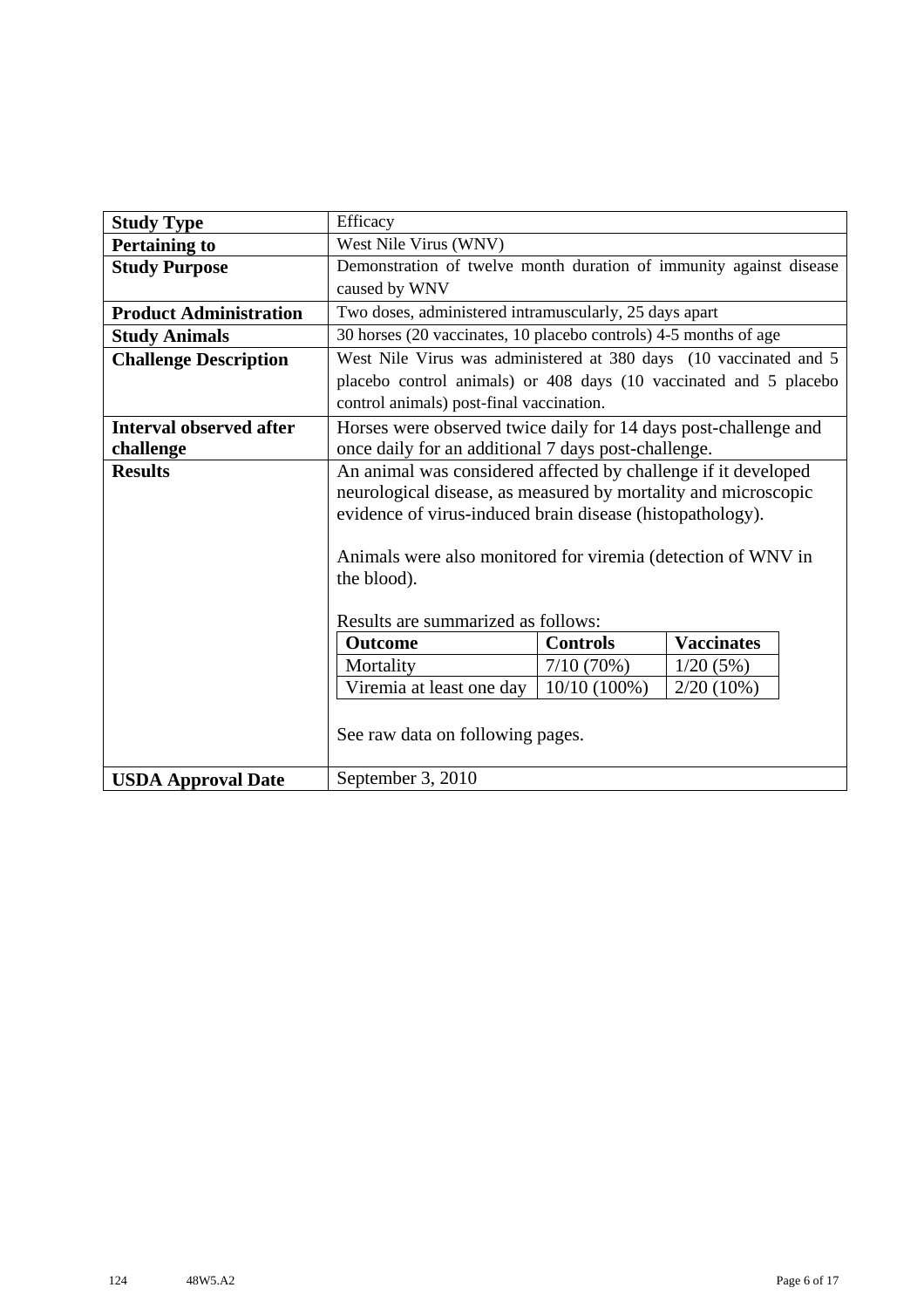| <b>Treatment</b>          | $\#$                    | Died or<br><b>Euthanized due</b> | <b>Severity Histopathological lesions</b> |                  |
|---------------------------|-------------------------|----------------------------------|-------------------------------------------|------------------|
|                           |                         | to disease<br>severity           | <b>Medulla</b>                            | Pons             |
|                           | $\mathbf{1}$            | Yes                              | 3                                         | 3                |
|                           | $\overline{2}$          | Yes                              | $\overline{3}$                            | 3                |
|                           | 3                       | Yes                              | $\overline{3}$                            | $\overline{3}$   |
|                           | $\overline{\mathbf{4}}$ | Yes                              | $\overline{3}$                            | 3                |
| <b>Controls</b>           | 5                       | Yes                              | 3                                         | $\overline{3}$   |
| $(10 \text{ horses})$     | 6                       | Yes                              | $\overline{2}$                            | $\overline{2}$   |
|                           | $\overline{7}$          | Yes                              | $\mathbf{1}$                              | $\mathbf{1}$     |
|                           | 8                       | No                               | $\mathbf{1}$                              | $\mathbf 1$      |
|                           | 9                       | No                               | $\mathbf{1}$                              | $\mathbf{1}$     |
|                           | 10                      | No                               | $\mathbf{1}$                              | 0.5              |
|                           | $\mathbf{1}$            | Yes                              | $\overline{3}$                            | 3                |
|                           | $\overline{2}$          | No                               | $\overline{2}$                            | 0.5              |
|                           | 3                       | No                               | $\mathbf{1}$                              | 1                |
|                           | $\overline{\mathbf{4}}$ | No                               | $\mathbf{1}$                              | 0.5              |
|                           | 5                       | No                               | $\mathbf{1}$                              | 0.5              |
|                           | 6                       | N <sub>o</sub>                   | $\mathbf{1}$                              | 0.5              |
|                           | 7                       | No                               | 0.5                                       | 0.5              |
|                           | 8                       | No                               | 0.5                                       | 0.5              |
|                           | 9                       | N <sub>o</sub>                   | 0.5                                       | $\boldsymbol{0}$ |
| <b>Vaccinates</b>         | 10                      | No                               | $\boldsymbol{0}$                          | $\overline{0.5}$ |
| $(20$ horses)<br>13<br>14 | 11                      | N <sub>o</sub>                   | $\overline{0}$                            | $\boldsymbol{0}$ |
|                           | 12                      | N <sub>o</sub>                   | $\boldsymbol{0}$                          | $\boldsymbol{0}$ |
|                           |                         | No                               | $\overline{0}$                            | $\boldsymbol{0}$ |
|                           |                         | N <sub>o</sub>                   | $\overline{0}$                            | $\overline{0}$   |
|                           | 15                      | No                               | $\overline{0}$                            | $\overline{0}$   |
|                           | 16                      | No                               | $\boldsymbol{0}$                          | $\boldsymbol{0}$ |
|                           | 17                      | No                               | $\overline{0}$                            | $\overline{0}$   |
|                           | 18                      | No                               | $\boldsymbol{0}$                          | $\boldsymbol{0}$ |
|                           | 19                      | No                               | $\boldsymbol{0}$                          | $\boldsymbol{0}$ |
|                           | 20                      | N <sub>o</sub>                   | $\overline{0}$                            | $\overline{0}$   |

|         | Scoring of histopathological lesions:                                                                                                                                                                                                                                                                                                                                                  |
|---------|----------------------------------------------------------------------------------------------------------------------------------------------------------------------------------------------------------------------------------------------------------------------------------------------------------------------------------------------------------------------------------------|
| $0 =$   | No significant lesions.                                                                                                                                                                                                                                                                                                                                                                |
| $0.5 =$ | Rare, small, multifocal glial nodules scattered throughout the parenchyma.                                                                                                                                                                                                                                                                                                             |
| $1 =$   | Mild, nonsuppurative encephalitis characterized by mild multifocal perivascular cuffs with<br>lymphocytes and plasma cells and a rare neutrophil and scattered multifocal glial nodules composed<br>of glial cells with a few mononuclear inflammatory cells. Occasionally within this grade, there may<br>be minimval perivascular cuffing and more moderate scattered glial nodules. |
| $2 =$   | Moderate nonsuppurative encephalitis characterized by moderate lymphoplasmacytic perivascular<br>cuffs around many vessels and multifocal accumulations of glial nodules scattered throughout the<br>parenchyma.                                                                                                                                                                       |
| $3 =$   | Severe nonsuppurative encephalitis characterized by severe and thick lymphoplasmacytic<br>perivalent parameters with multiple scattered glial nodules throughout the parenchyma.                                                                                                                                                                                                       |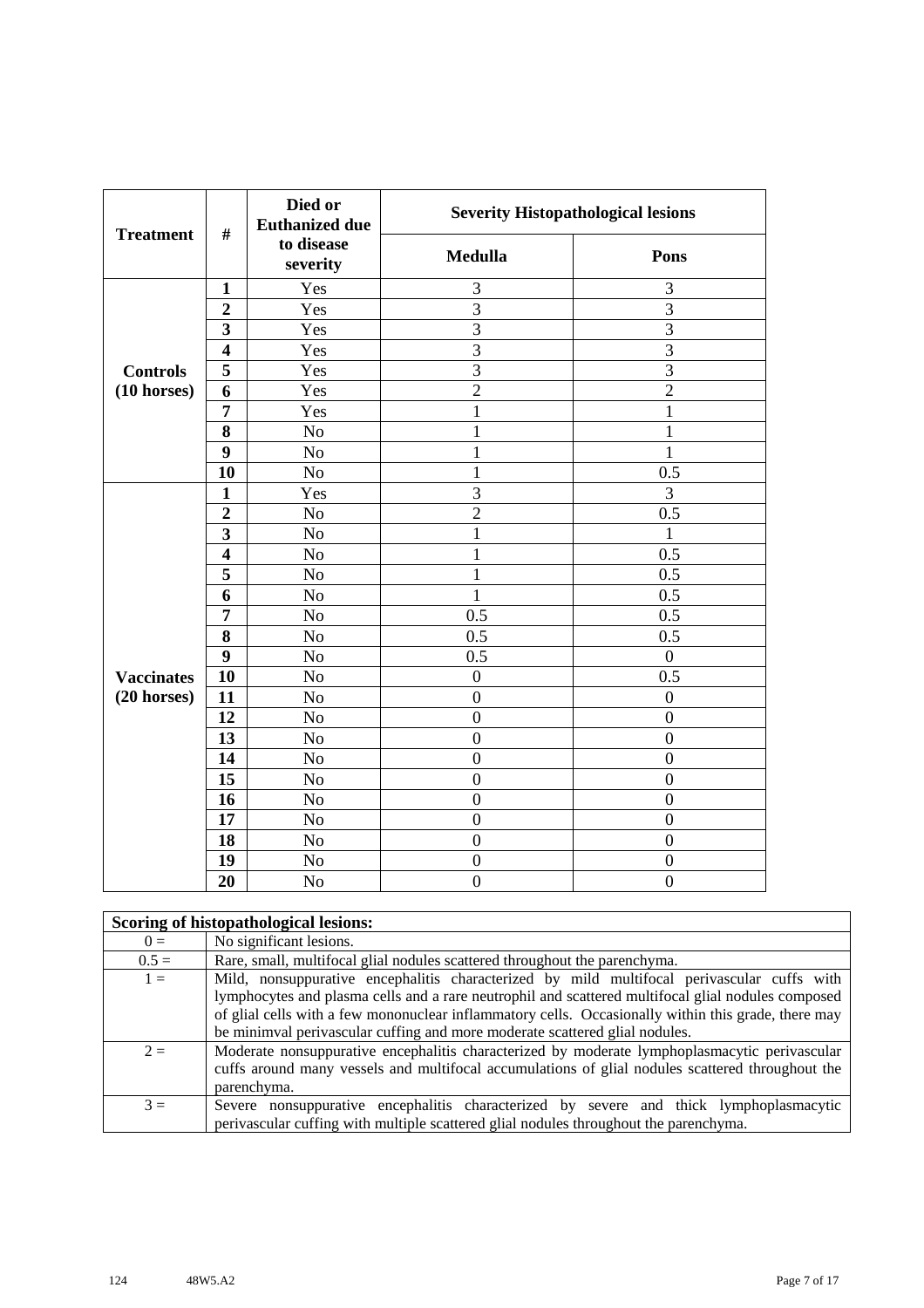| Viremia:                                                                                                                                                                           |    |           |    |    |         |                           |      |       |    |    | Days Post-challenge |    |    |           |   |   |   |              |         |    |
|------------------------------------------------------------------------------------------------------------------------------------------------------------------------------------|----|-----------|----|----|---------|---------------------------|------|-------|----|----|---------------------|----|----|-----------|---|---|---|--------------|---------|----|
| Treatment                                                                                                                                                                          | ₩  | $\bullet$ |    |    |         | N                         |      | S     |    |    | m                   |    |    | $\bullet$ | ŀ | ő | é | $\mathbf{r}$ | 4       | ដ  |
|                                                                                                                                                                                    |    |           | NИ | Md | 하       |                           | 화    | Md    | ÄМ | MI | 하                   | ZМ | NИ | Иď        |   |   |   |              |         |    |
|                                                                                                                                                                                    | ⊣  |           |    |    |         |                           |      |       |    |    |                     |    |    |           |   |   |   |              |         | A  |
|                                                                                                                                                                                    | юı |           |    |    |         |                           |      |       | βĘ |    | kβ                  |    |    |           |   |   |   |              |         | ÞÞ |
|                                                                                                                                                                                    | m  |           |    |    |         |                           |      |       |    | k  |                     |    |    |           |   |   |   | ÞР           |         |    |
|                                                                                                                                                                                    | ₩  |           |    | m  |         |                           |      |       | K  | R  |                     |    |    |           |   |   |   |              |         | Þ  |
| Controls                                                                                                                                                                           | m  |           |    | β  | 부치려의덕려석 | 1<br>11 1 1 1 1 1 1 1 1 1 | 회예검질 | 여여처처터 | 의의 |    |                     |    |    |           |   |   |   | Þ            | AAAAAAR | Þ  |
| (10 horses)                                                                                                                                                                        | ∣७ |           |    |    |         |                           |      |       |    |    |                     |    |    |           |   |   |   |              |         | P  |
|                                                                                                                                                                                    |    |           |    | ₽  |         |                           |      |       | 旨  | 匕  |                     |    |    |           |   |   |   |              |         | P  |
|                                                                                                                                                                                    | œ  |           |    |    |         |                           |      |       | R  | ₽  |                     |    |    |           |   |   |   |              |         |    |
|                                                                                                                                                                                    | þ. |           |    | m  |         | 의직의                       | おおは  | 부점력   | 尾  | ₽  | 20                  |    |    |           |   |   |   |              |         |    |
|                                                                                                                                                                                    | P  |           |    |    |         |                           |      |       | ₽  |    |                     |    |    |           |   |   |   |              |         |    |
|                                                                                                                                                                                    | ⊢  |           |    |    |         |                           |      |       |    |    |                     |    |    |           |   |   |   |              | Þ       | Þ  |
|                                                                                                                                                                                    | N  |           |    |    |         |                           |      |       |    |    |                     |    |    |           |   |   |   |              |         |    |
|                                                                                                                                                                                    | r  |           |    |    |         |                           |      |       |    |    |                     |    |    |           |   |   |   |              |         |    |
|                                                                                                                                                                                    | ↣  |           |    |    |         |                           |      |       |    |    |                     |    |    |           |   |   |   |              |         |    |
|                                                                                                                                                                                    | m  |           |    |    |         |                           |      |       |    |    |                     |    |    |           |   |   |   |              |         |    |
|                                                                                                                                                                                    | ю  |           |    |    | βŚ,     |                           |      |       |    |    |                     |    |    |           |   |   |   |              |         |    |
|                                                                                                                                                                                    | ►  |           |    |    |         |                           |      |       |    |    |                     |    |    |           |   |   |   |              |         |    |
|                                                                                                                                                                                    | þo |           |    |    | ₽       |                           |      |       |    |    |                     |    |    |           |   |   |   |              |         |    |
|                                                                                                                                                                                    | Þ  |           |    |    |         |                           |      |       |    |    |                     |    |    |           |   |   |   |              |         |    |
| Vaccinates                                                                                                                                                                         | ₽  |           |    |    |         |                           |      |       |    |    |                     |    |    |           |   |   |   |              |         |    |
| (20 horses)                                                                                                                                                                        | Ħ  |           |    |    |         |                           |      |       |    |    |                     |    |    |           |   |   |   |              |         |    |
|                                                                                                                                                                                    | P  |           |    |    |         |                           |      |       |    |    |                     |    |    |           |   |   |   |              |         |    |
|                                                                                                                                                                                    | n  |           |    |    |         |                           |      |       |    |    |                     |    |    |           |   |   |   |              |         |    |
|                                                                                                                                                                                    | Ħ  |           |    |    |         |                           |      |       |    |    |                     |    |    |           |   |   |   |              |         |    |
|                                                                                                                                                                                    | N  |           |    |    |         |                           |      |       |    |    |                     |    |    |           |   |   |   |              |         |    |
|                                                                                                                                                                                    | ρ  |           |    |    |         |                           |      |       |    |    |                     |    |    |           |   |   |   |              |         |    |
|                                                                                                                                                                                    | Ħ  |           |    |    |         |                           |      |       |    |    |                     |    |    |           |   |   |   |              |         |    |
|                                                                                                                                                                                    | p  |           |    |    |         |                           |      |       |    |    |                     |    |    |           |   |   |   |              |         |    |
|                                                                                                                                                                                    | Þ  |           |    |    |         |                           |      |       |    |    |                     |    |    |           |   |   |   |              |         |    |
|                                                                                                                                                                                    | R  |           |    |    |         |                           |      |       |    |    |                     |    |    |           |   |   |   |              |         |    |
| Actual value in plaque-forming units per milliliter equivalents (PFUeg/mL) = Positive for virus isolation<br>Blank = Negative for virus isolation ( $\leq$ PEUeg/mL)<br>$D = Dead$ |    |           |    |    |         |                           |      |       |    |    |                     |    |    |           |   |   |   |              |         |    |
| N = Not recorded; horse was circling with sporadic head / neck tremors.                                                                                                            |    |           |    |    |         |                           |      |       |    |    |                     |    |    |           |   |   |   |              |         |    |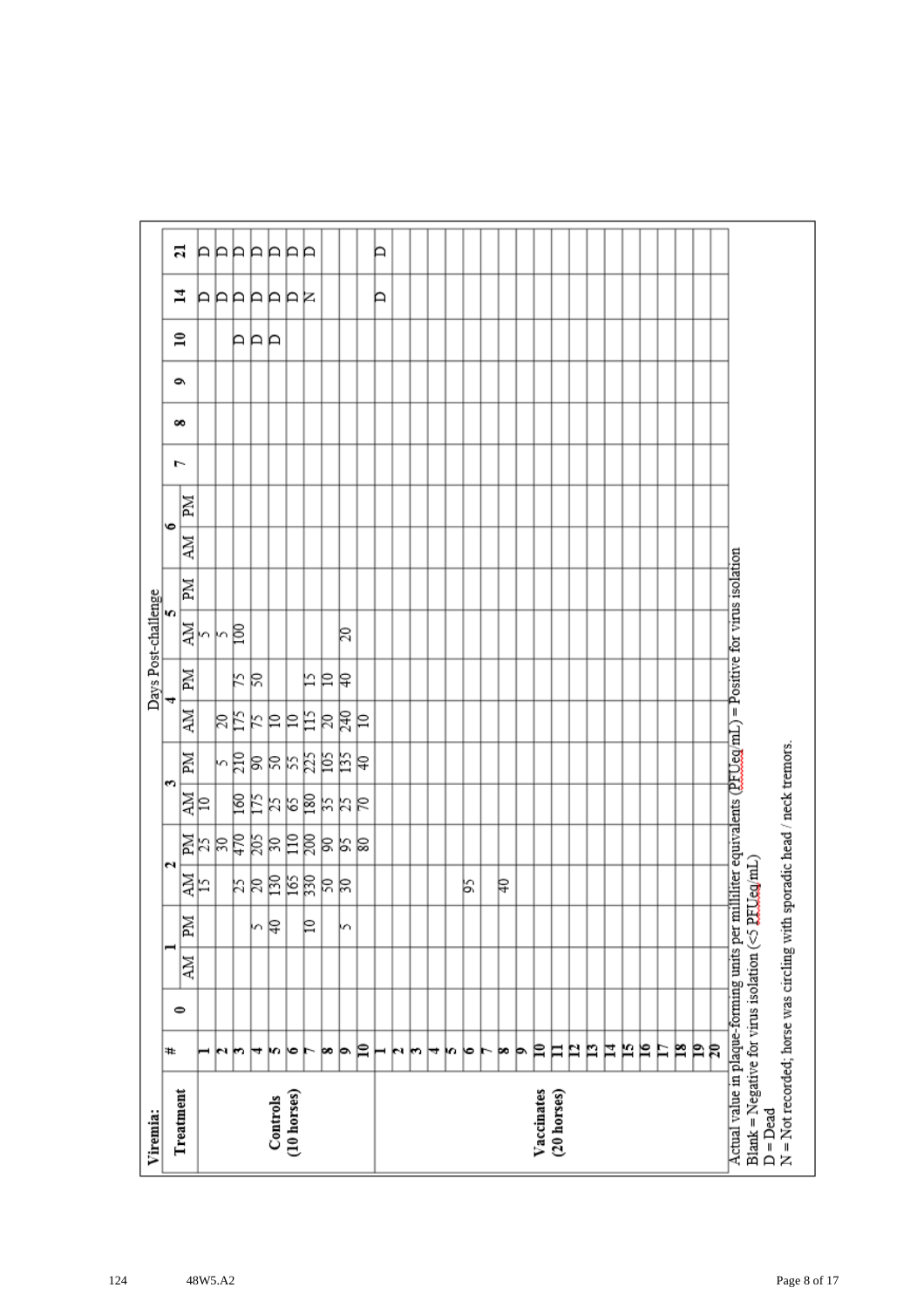| <b>Study Type</b>              | Efficacy                                                            |  |  |  |  |  |
|--------------------------------|---------------------------------------------------------------------|--|--|--|--|--|
| <b>Pertaining to</b>           | <b>West Nile Virus</b>                                              |  |  |  |  |  |
| <b>Study Purpose</b>           | Demonstration of efficacy against WNV                               |  |  |  |  |  |
| <b>Product Administration</b>  | Two doses, administered intramuscularly 21 days apart               |  |  |  |  |  |
| <b>Study Animals</b>           | 28 horses (19 vaccinates, 9 placebo controls) 4-5 months of age     |  |  |  |  |  |
| <b>Challenge Description</b>   | West Nile Virus was administered intrathecally at 14 days (to 10    |  |  |  |  |  |
|                                | vaccinated and 5 placebo control animals) and 28 days (to 9         |  |  |  |  |  |
|                                | vaccinated and 4 placebo control animals) after the second          |  |  |  |  |  |
|                                | vaccination                                                         |  |  |  |  |  |
| <b>Interval observed after</b> | Horses were bled on the day of challenge, twice daily for 6 days    |  |  |  |  |  |
| challenge                      | post-challenge, once daily for an additional 4 days post-challenge, |  |  |  |  |  |
|                                | and on day 14 post-challenge                                        |  |  |  |  |  |
| <b>Results</b>                 | The primary outcome was viremia (detection of WNV in the            |  |  |  |  |  |
|                                | blood). While the test method was quantitative, an animal was       |  |  |  |  |  |
|                                | considered to be positive (affected by challenge) if any virus was  |  |  |  |  |  |
|                                | detected in the blood on one or more occasions post-challenge.      |  |  |  |  |  |
|                                | The number of animals positive for (affected by) viremia at least   |  |  |  |  |  |
|                                | once is summarized as follows:                                      |  |  |  |  |  |
|                                | <b>Vaccinates</b><br><b>Controls</b>                                |  |  |  |  |  |
|                                | 8/9(89%)<br>1/19(5%)                                                |  |  |  |  |  |
|                                |                                                                     |  |  |  |  |  |
|                                | See raw data on the following page.                                 |  |  |  |  |  |
|                                |                                                                     |  |  |  |  |  |
|                                |                                                                     |  |  |  |  |  |
| <b>USDA Approval Date</b>      | <b>August 25, 2008</b>                                              |  |  |  |  |  |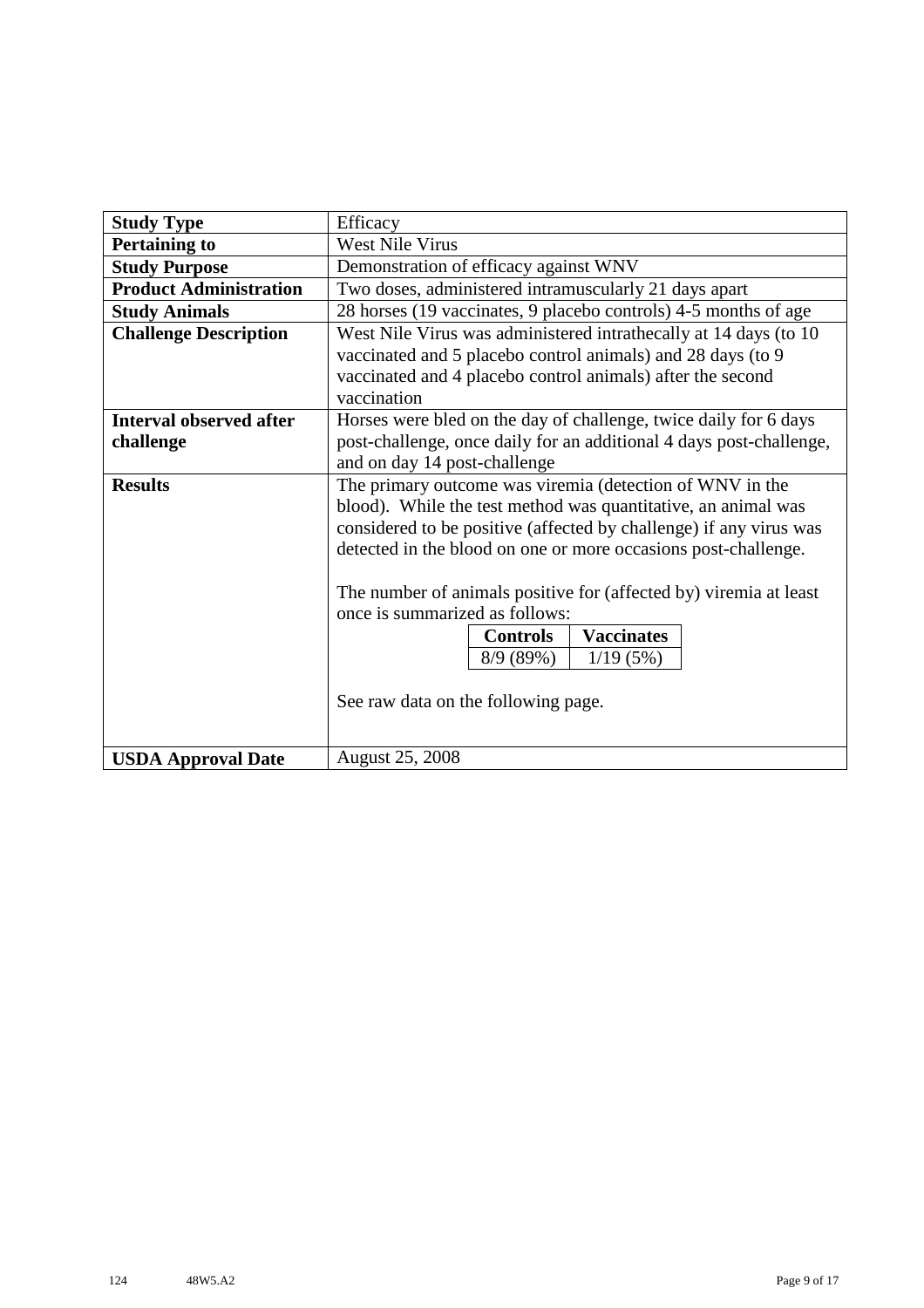| Иd<br>$\bullet$<br><b>AM</b><br>Иd<br>45<br>$\Omega$<br>5<br>S<br><b>NN</b><br>65<br>15<br>$\overline{10}$<br>ИЧ<br>$\overline{20}$<br>$\overline{15}$<br>80<br>$\mathcal{L}$<br>15<br>$\frac{1}{20}$<br>4<br><b>NN</b><br>$\overline{\phantom{120}20}$<br>145<br>120<br>$\Omega$<br>15<br>$\mathbf{v}$<br>235<br>Md<br>495<br>$\mathcal{L}$<br>$\overline{15}$<br>$\mathbf{\hat{z}}$<br><b>NN</b><br>355<br>110<br>135<br>140<br>$\sqrt{30}$<br>$\Omega$<br>675<br>235<br>$\overline{280}$<br>645<br>$\mathbb{N}$<br>$\overline{4}$<br>60<br>15 |
|--------------------------------------------------------------------------------------------------------------------------------------------------------------------------------------------------------------------------------------------------------------------------------------------------------------------------------------------------------------------------------------------------------------------------------------------------------------------------------------------------------------------------------------------------|
|                                                                                                                                                                                                                                                                                                                                                                                                                                                                                                                                                  |
|                                                                                                                                                                                                                                                                                                                                                                                                                                                                                                                                                  |
|                                                                                                                                                                                                                                                                                                                                                                                                                                                                                                                                                  |
|                                                                                                                                                                                                                                                                                                                                                                                                                                                                                                                                                  |
|                                                                                                                                                                                                                                                                                                                                                                                                                                                                                                                                                  |
|                                                                                                                                                                                                                                                                                                                                                                                                                                                                                                                                                  |
|                                                                                                                                                                                                                                                                                                                                                                                                                                                                                                                                                  |
|                                                                                                                                                                                                                                                                                                                                                                                                                                                                                                                                                  |
|                                                                                                                                                                                                                                                                                                                                                                                                                                                                                                                                                  |
|                                                                                                                                                                                                                                                                                                                                                                                                                                                                                                                                                  |
|                                                                                                                                                                                                                                                                                                                                                                                                                                                                                                                                                  |
|                                                                                                                                                                                                                                                                                                                                                                                                                                                                                                                                                  |
|                                                                                                                                                                                                                                                                                                                                                                                                                                                                                                                                                  |
|                                                                                                                                                                                                                                                                                                                                                                                                                                                                                                                                                  |
|                                                                                                                                                                                                                                                                                                                                                                                                                                                                                                                                                  |
|                                                                                                                                                                                                                                                                                                                                                                                                                                                                                                                                                  |
|                                                                                                                                                                                                                                                                                                                                                                                                                                                                                                                                                  |
|                                                                                                                                                                                                                                                                                                                                                                                                                                                                                                                                                  |
|                                                                                                                                                                                                                                                                                                                                                                                                                                                                                                                                                  |
|                                                                                                                                                                                                                                                                                                                                                                                                                                                                                                                                                  |
|                                                                                                                                                                                                                                                                                                                                                                                                                                                                                                                                                  |
|                                                                                                                                                                                                                                                                                                                                                                                                                                                                                                                                                  |
|                                                                                                                                                                                                                                                                                                                                                                                                                                                                                                                                                  |
|                                                                                                                                                                                                                                                                                                                                                                                                                                                                                                                                                  |
|                                                                                                                                                                                                                                                                                                                                                                                                                                                                                                                                                  |
|                                                                                                                                                                                                                                                                                                                                                                                                                                                                                                                                                  |
|                                                                                                                                                                                                                                                                                                                                                                                                                                                                                                                                                  |
|                                                                                                                                                                                                                                                                                                                                                                                                                                                                                                                                                  |
|                                                                                                                                                                                                                                                                                                                                                                                                                                                                                                                                                  |
| $\sqrt{ }$<br>$\Omega$                                                                                                                                                                                                                                                                                                                                                                                                                                                                                                                           |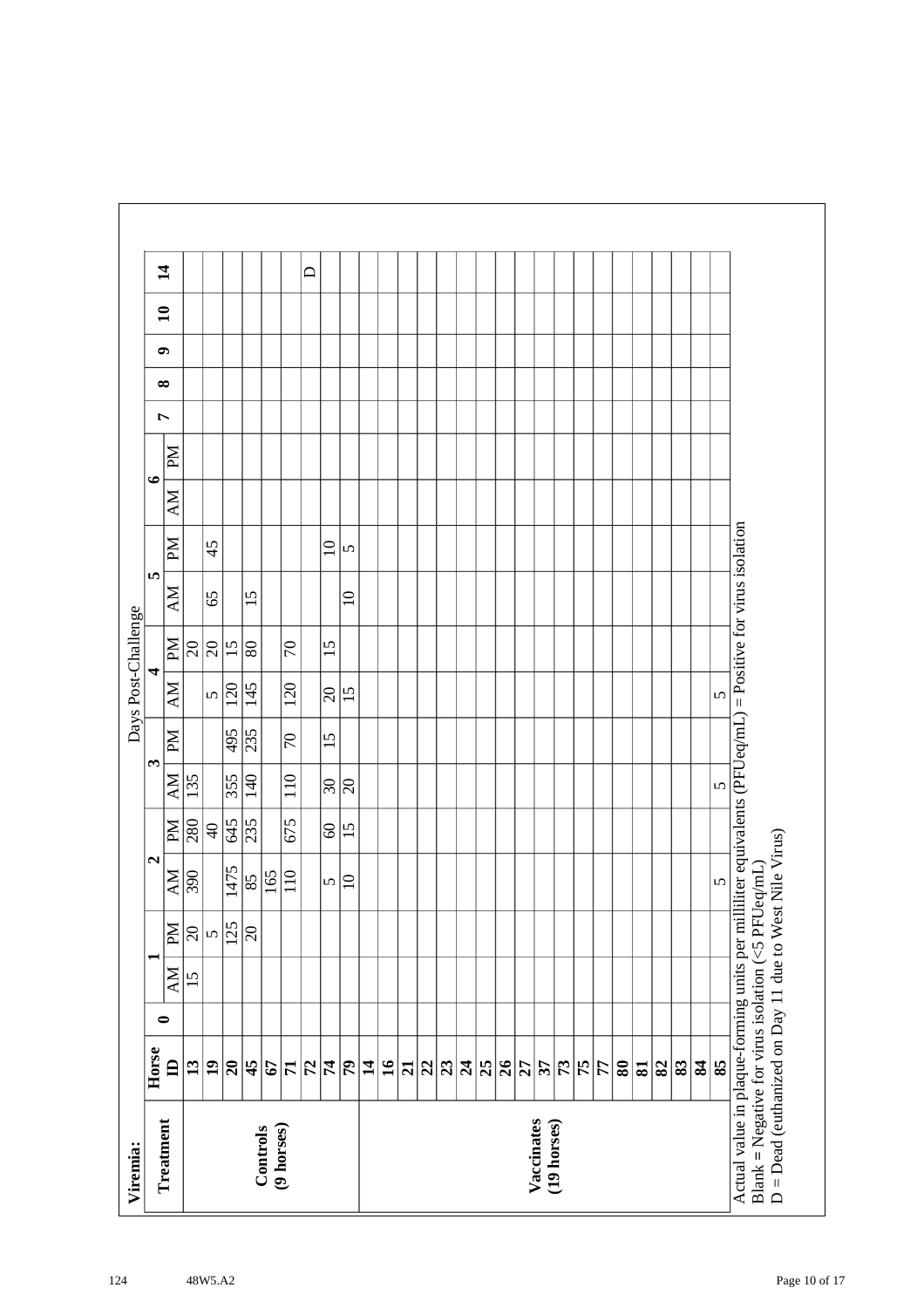| <b>Study Type</b>              | Efficacy                                                 |                              |                                                                |           |                                                                     |  |  |
|--------------------------------|----------------------------------------------------------|------------------------------|----------------------------------------------------------------|-----------|---------------------------------------------------------------------|--|--|
| <b>Pertaining to</b>           |                                                          | West Nile Virus (WNV)        |                                                                |           |                                                                     |  |  |
| <b>Study Purpose</b>           |                                                          |                              |                                                                |           | Demonstration of six month duration of immunity against WNV         |  |  |
| <b>Product Administration</b>  |                                                          |                              | Two doses, administered intramuscularly 21 days apart          |           |                                                                     |  |  |
| <b>Study Animals</b>           |                                                          |                              |                                                                |           | 30 horses (20 vaccinates, 10 placebo controls) 4-5 months of age    |  |  |
| <b>Challenge Description</b>   |                                                          |                              | Challenge by West Nile Virus was administered at 180 days      |           |                                                                     |  |  |
|                                |                                                          |                              |                                                                |           | (Challenge Group 1: 10 vaccinated and 5 placebo control animals)    |  |  |
|                                |                                                          |                              | or 243 days (Challenge Group 2: 10 vaccinated and 5 placebo    |           |                                                                     |  |  |
|                                |                                                          |                              | control animals) after second vaccination                      |           |                                                                     |  |  |
| <b>Interval observed after</b> |                                                          |                              |                                                                |           | Horses were bled on the day of challenge, twice daily for 6 days    |  |  |
| challenge                      |                                                          |                              |                                                                |           | post-challenge, once daily for an additional 4 days post-challenge, |  |  |
|                                |                                                          | and on day 14 post-challenge |                                                                |           |                                                                     |  |  |
| <b>Results</b>                 |                                                          |                              | The primary outcome was viremia (detection of $WNV$ in the     |           |                                                                     |  |  |
|                                |                                                          |                              | blood). While the test method was quantitative, an animal was  |           |                                                                     |  |  |
|                                |                                                          |                              |                                                                |           | considered to be positive (affected by challenge) if any virus was  |  |  |
|                                |                                                          |                              | detected in the blood on one or more occasions post-challenge. |           |                                                                     |  |  |
|                                |                                                          |                              |                                                                |           |                                                                     |  |  |
|                                |                                                          |                              | The number of animals positive for viremia at least once       |           |                                                                     |  |  |
|                                |                                                          |                              | (affected) is summarized as follows:                           |           |                                                                     |  |  |
|                                | <b>Vaccinates</b><br><b>Challenge</b><br><b>Controls</b> |                              |                                                                |           |                                                                     |  |  |
|                                |                                                          | Group                        |                                                                |           |                                                                     |  |  |
|                                | 5/5(100%)<br>2/10(20%)<br>$\overline{2}$                 |                              |                                                                |           |                                                                     |  |  |
|                                | $5/5(100\%)$<br>4/10(40%)<br>Combined                    |                              |                                                                |           |                                                                     |  |  |
|                                |                                                          |                              | $10/10(100\%)$                                                 | 6/20(30%) |                                                                     |  |  |
|                                |                                                          |                              | See raw data on the following page.                            |           |                                                                     |  |  |
|                                |                                                          |                              |                                                                |           |                                                                     |  |  |
| <b>USDA Approval Date</b>      |                                                          | October 21, 2009             |                                                                |           |                                                                     |  |  |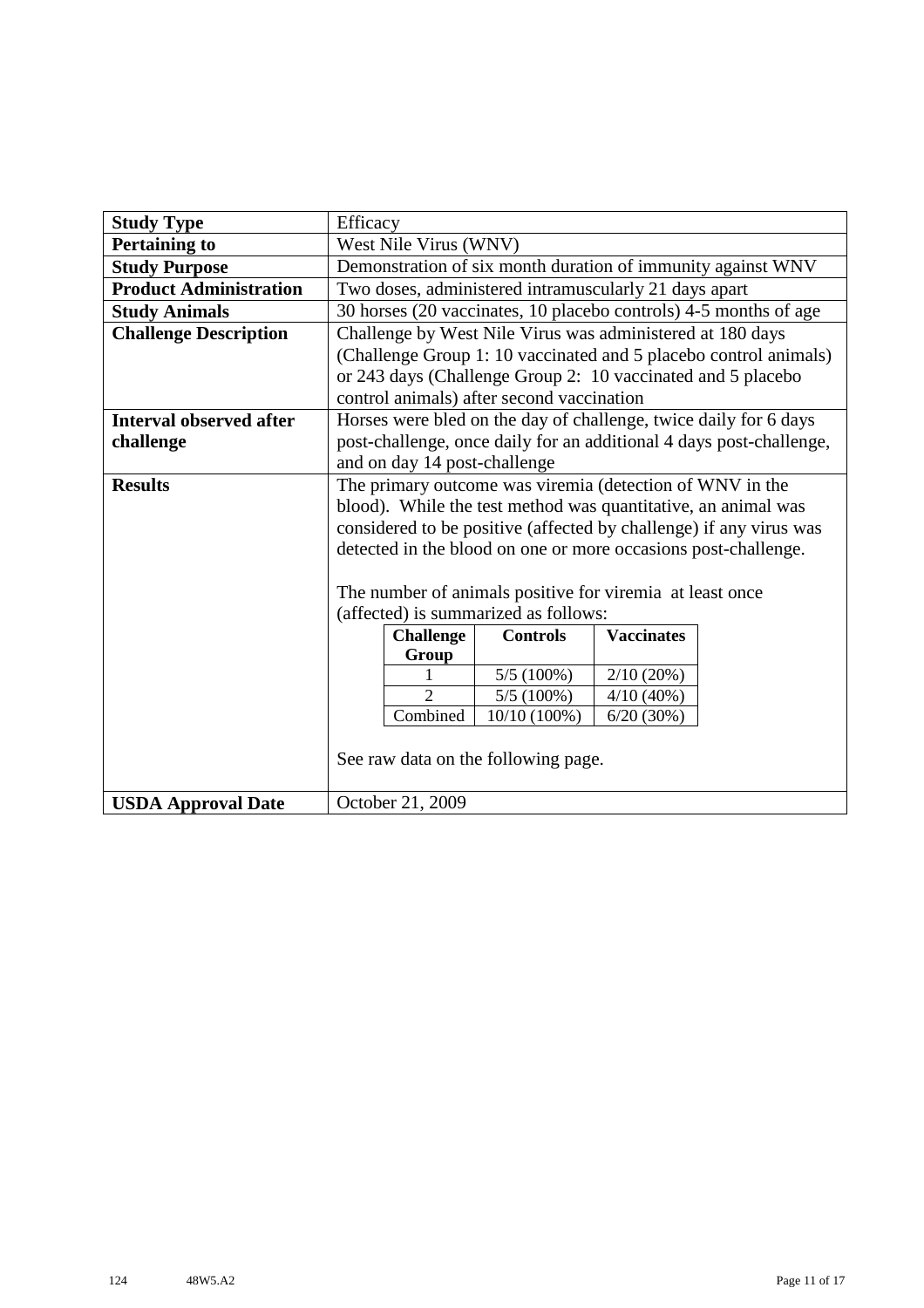|                     | Final | Outcome        | Positive     | Positive            | Positive         | Positive                 | Positive        | Negative     | Negative       | Negative     | Negative     | Positive                  | Positive     | Negative     | Negative   | Negative   | Negative        | Positive   | Positive         | Positive   | Positive                 | Positive                | Negative | Positive | Negative   | Positive        | Negative                | Negative                   | Negative | Positive | Positive   | Negative   |
|---------------------|-------|----------------|--------------|---------------------|------------------|--------------------------|-----------------|--------------|----------------|--------------|--------------|---------------------------|--------------|--------------|------------|------------|-----------------|------------|------------------|------------|--------------------------|-------------------------|----------|----------|------------|-----------------|-------------------------|----------------------------|----------|----------|------------|------------|
|                     |       | $\sharp$       |              | z                   |                  |                          | $\mathsf{z}$    |              |                |              |              |                           |              | z            |            |            |                 |            |                  | z          |                          |                         |          |          |            |                 |                         |                            |          |          |            |            |
|                     |       | $\mathbf{a}$   |              |                     |                  |                          |                 |              |                |              |              |                           |              |              |            |            |                 |            |                  |            |                          |                         |          |          |            |                 |                         |                            |          |          |            |            |
|                     |       | ๑              |              |                     |                  |                          |                 |              |                |              |              |                           |              |              |            |            |                 |            |                  |            |                          |                         |          |          |            |                 |                         |                            |          |          |            |            |
|                     |       | ∞              |              |                     |                  |                          |                 |              |                |              |              |                           |              |              |            |            |                 |            |                  |            |                          |                         |          |          |            |                 |                         |                            |          |          |            |            |
|                     |       | Ļ              |              |                     |                  |                          |                 |              |                |              |              |                           |              |              |            |            |                 |            |                  |            |                          |                         |          |          |            |                 |                         |                            |          |          |            |            |
|                     | ७     | $\mathbb{N}$   |              |                     |                  |                          |                 |              |                |              |              |                           |              |              |            |            |                 |            |                  |            |                          |                         |          |          |            |                 |                         |                            |          |          |            |            |
|                     |       | NИ             |              |                     |                  |                          |                 |              |                |              |              |                           |              |              |            |            |                 |            |                  | 5          |                          |                         |          |          |            |                 |                         |                            |          |          |            |            |
|                     |       | PМ             |              |                     |                  |                          |                 |              |                |              |              |                           |              |              |            |            |                 |            |                  | 5          |                          |                         |          |          |            |                 |                         |                            |          |          |            |            |
|                     | In.   | MУ             |              | 65                  |                  |                          | 15              |              |                |              |              |                           |              |              |            |            |                 |            |                  | 5          |                          | 5                       |          |          |            |                 |                         |                            |          |          |            |            |
|                     |       | Md             | 45           | $\pmb{\mathcal{S}}$ | 45               | 25                       | $\overline{55}$ |              |                |              |              |                           |              |              |            |            |                 | $\Xi$      | $\overline{10}$  |            |                          | 45                      |          |          |            |                 |                         |                            |          |          |            |            |
|                     | 4     | NИ             | 105          | 85                  | $\overline{80}$  | $\Theta$                 | 110             |              |                |              |              |                           |              |              |            |            |                 | $50\,$     | 45               | ທ∣         | ੩                        | 45                      |          | 5        |            |                 |                         |                            |          |          |            |            |
|                     |       | Md             | 55           | $\overline{4}$      | $\overline{125}$ | $\Theta$                 | 135             |              |                |              |              | 5                         |              |              |            |            |                 | 100        | 135              |            | 25                       | $ \varepsilon$          |          |          |            |                 |                         |                            |          |          |            |            |
| Days Post-challenge | S     |                |              |                     |                  |                          |                 |              |                |              |              |                           |              |              |            |            |                 |            |                  |            |                          |                         |          |          |            |                 |                         |                            |          |          |            |            |
|                     |       | NИ             | 165          | 30                  | 125              | $\overline{\mathcal{E}}$ | 110             |              |                |              |              | 45                        |              |              |            |            |                 | 80         | 100              |            | $\overline{\mathcal{E}}$ | $ \mathcal{S} $         |          |          |            |                 |                         |                            |          |          |            |            |
|                     | 4     | Md             | 170          | $\overline{c}$      | 300              | $50\,$                   | 410             |              |                |              |              |                           |              |              |            |            |                 | 500        | 380              |            | $\overline{70}$          | 265                     |          |          |            |                 |                         |                            |          | 5        |            |            |
|                     |       | MV             | 170          | 425                 | $\overline{10}$  |                          |                 |              |                |              |              | 470                       | 15           |              |            |            |                 | 535        | $\overline{320}$ |            | 95                       | $ \mathcal{S} $         |          |          |            | 15              |                         |                            |          | 5        |            |            |
|                     |       | NЧ             |              |                     |                  |                          |                 |              |                |              |              |                           |              |              |            |            |                 | 5          | $ \mathcal{S} $  |            | 5                        |                         |          |          |            |                 |                         |                            |          |          | 5          |            |
|                     |       | MV             |              |                     |                  |                          |                 |              |                |              |              |                           |              |              |            |            |                 |            |                  |            | $\supseteq$              |                         |          |          |            |                 |                         |                            |          |          |            |            |
|                     |       | 0              |              |                     |                  |                          |                 |              |                |              |              |                           |              |              |            |            |                 |            |                  |            |                          |                         |          |          |            |                 |                         |                            |          |          |            |            |
|                     | Horse | $\blacksquare$ | $\mathbf{S}$ | $\mathbf{R}$        | S <sub>10</sub>  | <b>S11</b>               | <b>S13</b>      | $\mathbf{S}$ | S <sub>3</sub> | $\mathbf{S}$ | $\mathbf{S}$ | 57                        | $\mathbf{S}$ | $\mathbf{S}$ | <b>S12</b> | <b>S14</b> | S <sub>15</sub> | <b>S50</b> | S53              | S54        | S <sub>55</sub>          | $\overline{\textbf{S}}$ | 846      | S47      | <b>S48</b> | S <sub>49</sub> | $\overline{\textbf{S}}$ | <b>S52</b>                 | S56      | S57      | <b>S58</b> | <b>S60</b> |
| Viremia:            |       | Treatment      |              | Controls            | (5 horses)       | Challenge 1              |                 |              |                |              |              | Vaccinates<br>(10 horses) |              | Challenge 1  |            |            |                 |            | Controls         | (5 horses) | Challenge 2              |                         |          |          |            |                 | Vaccinates              | Challenge 2<br>(10 horses) |          |          |            |            |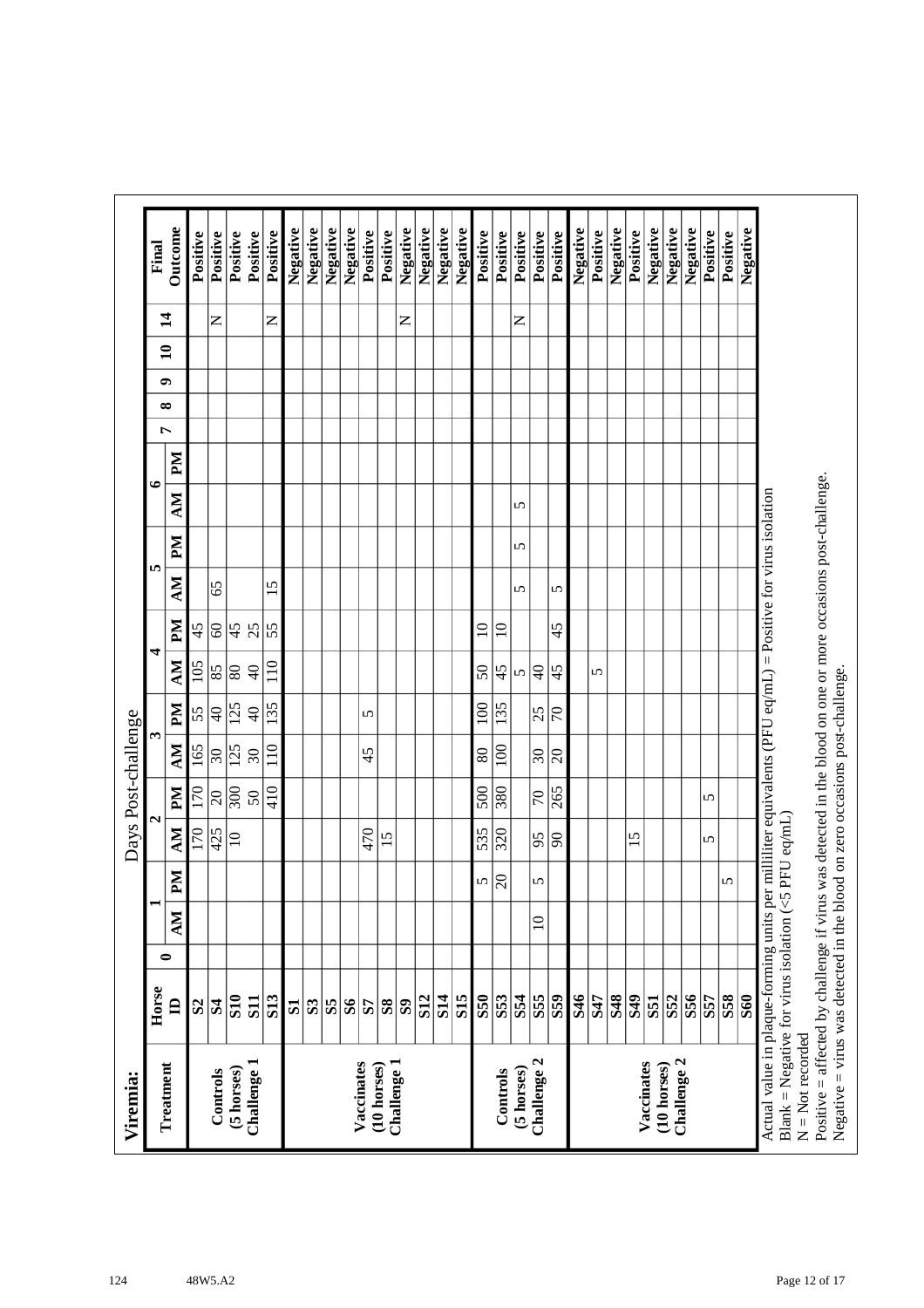| <b>Study Type</b>        | Safety                                                                      |
|--------------------------|-----------------------------------------------------------------------------|
| <b>Pertaining to</b>     | All fractions                                                               |
| <b>Study Purpose</b>     | To demonstrate safety in pregnant mares under field conditions at           |
|                          | two different test sites                                                    |
| <b>Product</b>           | Two intramuscular doses, given 16-28 days apart. 54 pregnant mares          |
| <b>Administration</b>    | were injected with placebo and 325 pregnant mares were vaccinated           |
|                          | with test product.                                                          |
| <b>Study Animals</b>     | Three hundred seventy-nine pregnant mares at two locations were             |
|                          | included in the study. The mares were confirmed to be pregnant by           |
|                          | serum hormonal evaluation on the day of the first vaccination.              |
| <b>Challenge</b>         | Not applicable                                                              |
| <b>Description</b>       |                                                                             |
| <b>Interval observed</b> | $1st$ and $2nd$ trimester: Mares observed immediately after vaccination     |
| after vaccination        | and daily for overall health and for abortion. Resulting foals were         |
|                          | observed daily for 7 days following birth.                                  |
|                          | 3 <sup>rd</sup> trimester: Mares observed immediately after vaccination and |
|                          | daily for overall health and for abortion. Resulting foals were             |
|                          | observed daily for 30 days following birth.                                 |
| <b>Results</b>           | Results shown on next page                                                  |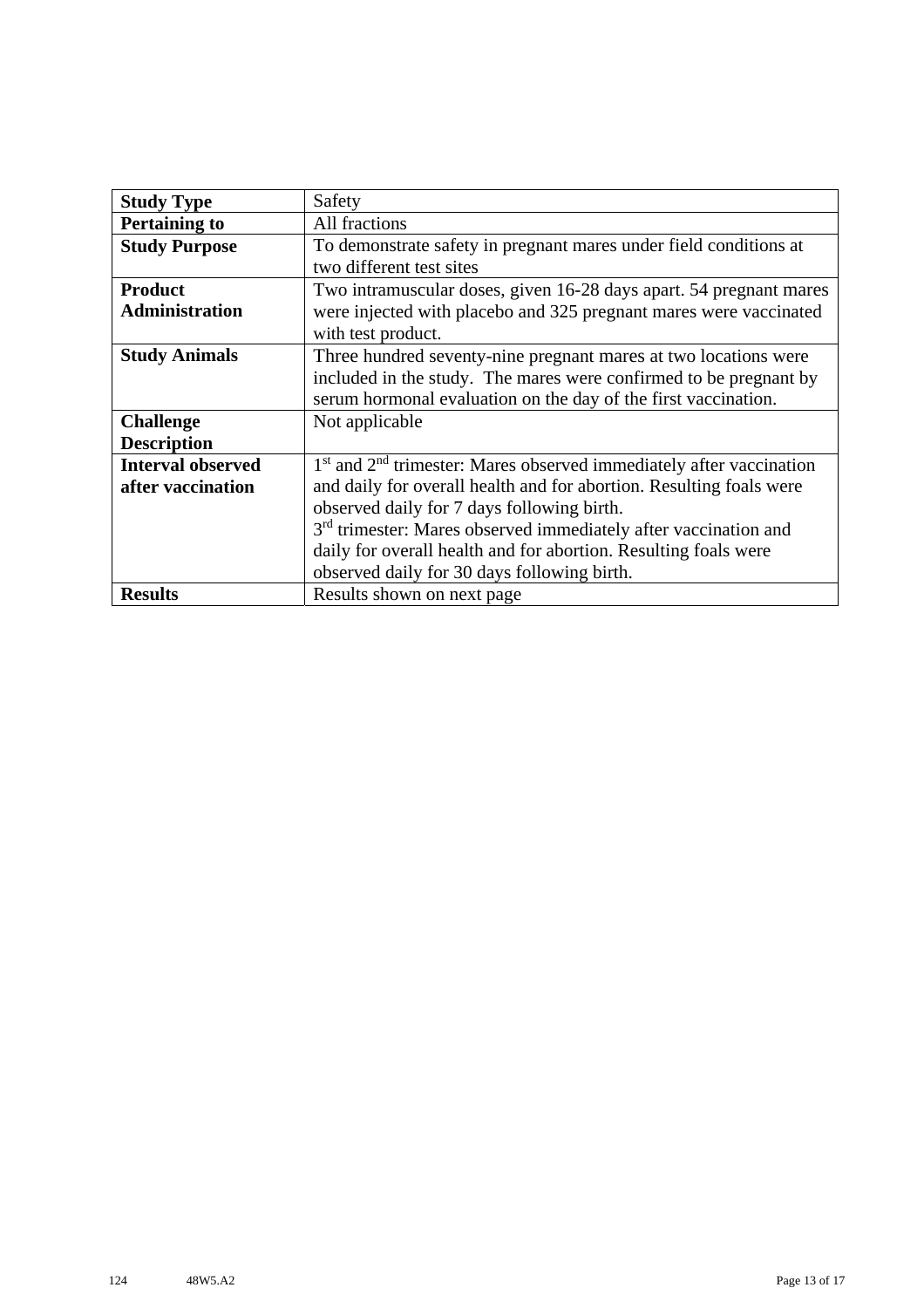| <b>Results</b>            | <b>Study 2013-PM-1009</b>                              |                                                                             |          |                              |                              |                            |                                                                                     |
|---------------------------|--------------------------------------------------------|-----------------------------------------------------------------------------|----------|------------------------------|------------------------------|----------------------------|-------------------------------------------------------------------------------------|
|                           | <b>North Dakota Site:</b>                              |                                                                             |          |                              |                              |                            |                                                                                     |
|                           | Group                                                  | <b>Vaccinated</b>                                                           |          |                              | <b>Confirmed</b><br>Pregnant | Foals                      | <b>Parturition</b><br>Rate                                                          |
|                           | $1st$ trimester/<br>product                            | 143                                                                         |          | 127                          |                              | 114                        | 90%                                                                                 |
|                           | 1st trimester/<br>placebo                              | 59                                                                          |          | 54                           |                              | 49                         | 91%                                                                                 |
|                           | $2nd$ trimester/<br>product                            | 6                                                                           |          | 6                            |                              | 6                          | 100%                                                                                |
|                           | $3rd$ trimester/<br>product                            | 140                                                                         |          | 117                          |                              | 117                        | 100%                                                                                |
|                           | Total-<br>all animals                                  | 348                                                                         |          | 304                          |                              | 286                        | 94%                                                                                 |
|                           | Total-                                                 | 289                                                                         |          | 250                          |                              | 237                        | 95%                                                                                 |
|                           | product only<br>Total-                                 | 59                                                                          |          | 54                           |                              | 49                         | 91%                                                                                 |
|                           | placebo only                                           |                                                                             |          |                              |                              |                            |                                                                                     |
|                           | <b>Study 2013-PM-1009</b><br>Misssouri Site:           |                                                                             |          |                              |                              |                            |                                                                                     |
|                           | Group                                                  | <b>Vaccinated</b>                                                           |          | <b>Confirmed</b><br>Pregnant |                              | <b>Foals</b>               | <b>Parturition</b><br>Rate                                                          |
|                           | $20113^{rd}$<br>trimester                              | 5                                                                           |          | 5                            |                              | 5                          | 100%                                                                                |
|                           | $20121$ st<br>trimester                                | $\mathbf{1}$                                                                |          | $\mathbf{1}$                 |                              | $\mathbf{1}$               | 100%                                                                                |
|                           | 2012 2 <sup>nd</sup><br>trimester                      | $\overline{53}$                                                             |          | 43                           |                              | 39                         | 91%                                                                                 |
|                           | 2012 3rd                                               | 26                                                                          |          | 26                           |                              | 25                         | 96%                                                                                 |
|                           | trimester<br>Total-<br>product                         | 85                                                                          |          | 75                           |                              | 70                         | 93%                                                                                 |
|                           | <b>Study 2014-PM-1009</b><br><b>North Dakota Site:</b> |                                                                             |          |                              |                              |                            |                                                                                     |
|                           | Group                                                  | <b>Vaccinated</b>                                                           | Pregnant | <b>Confirmed</b>             | Foaled                       | <b>Parturition</b><br>Rate | <b>Foals</b><br><b>Survived to</b><br>End of<br><b>Observation</b><br><b>Period</b> |
|                           | 2 <sub>nd</sub><br>trimester                           | 52                                                                          | 52       |                              | 52                           | 100%                       | $51*$                                                                               |
|                           | vaccinated<br>3rd<br>trimester<br>vaccinated           | 69                                                                          | 69       |                              | $67**$                       | 97.1%                      | 67                                                                                  |
|                           | cooperator.                                            | ** One mare died due to causes other than vaccination, as affirmed by study |          |                              |                              |                            | *Lost foal affirmed by study cooperator to be due to causes other than vaccination. |
|                           |                                                        | All other foals were normal and healthy                                     |          |                              |                              |                            |                                                                                     |
| <b>USDA Approval Date</b> | September 12, 2014                                     |                                                                             |          |                              |                              |                            |                                                                                     |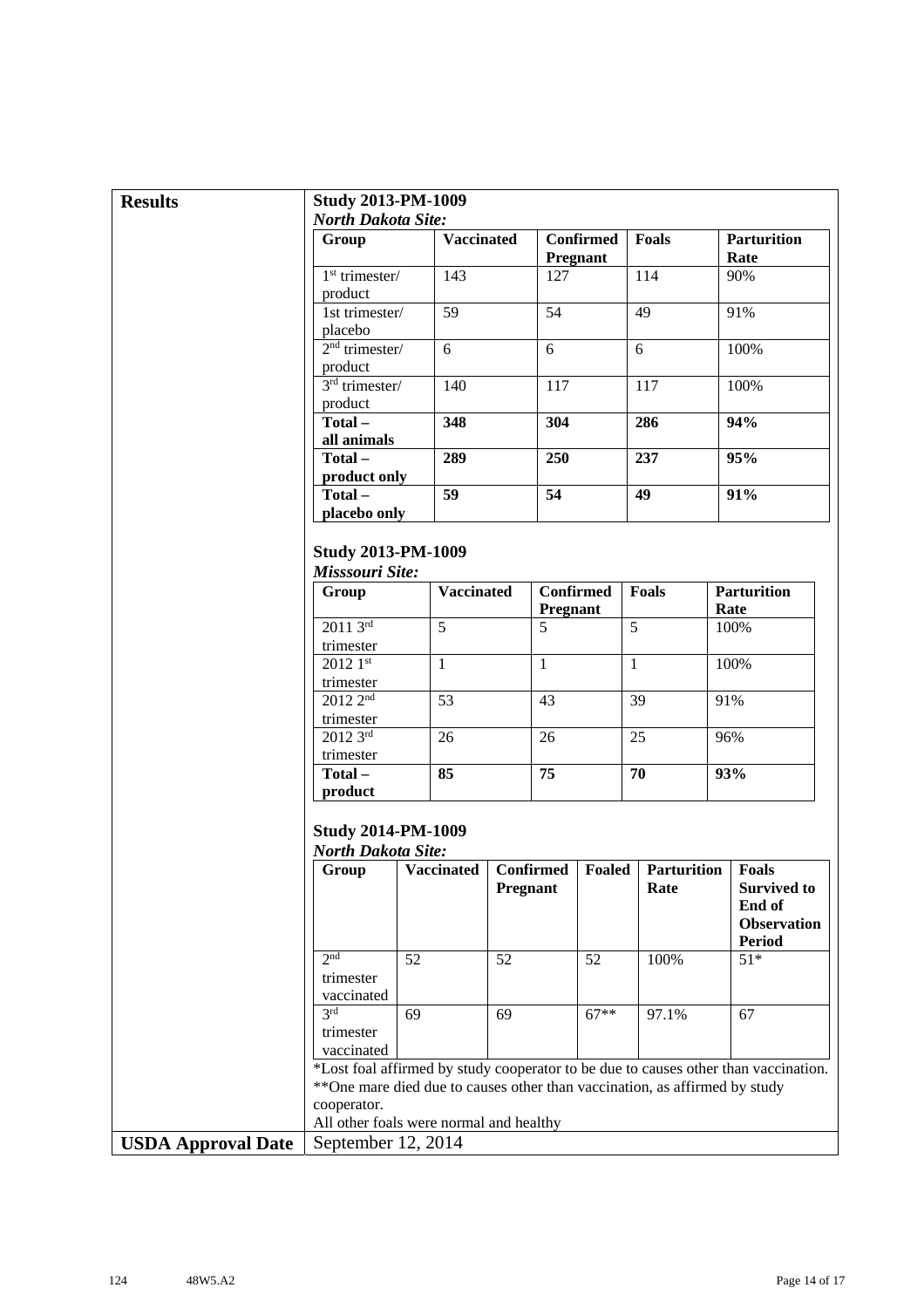| <b>Study Type</b>     | Safety              |                                                               |                                                                                                                                                                                                                                                                                                                                                                                   |                                      |                                                                                        |                   |                                                        |
|-----------------------|---------------------|---------------------------------------------------------------|-----------------------------------------------------------------------------------------------------------------------------------------------------------------------------------------------------------------------------------------------------------------------------------------------------------------------------------------------------------------------------------|--------------------------------------|----------------------------------------------------------------------------------------|-------------------|--------------------------------------------------------|
| <b>Pertaining to</b>  | All fractions       |                                                               |                                                                                                                                                                                                                                                                                                                                                                                   |                                      |                                                                                        |                   |                                                        |
| <b>Study Purpose</b>  |                     |                                                               | To demonstrate safety under field conditions                                                                                                                                                                                                                                                                                                                                      |                                      |                                                                                        |                   |                                                        |
| <b>Product</b>        |                     |                                                               | Two doses, administered intramuscularly $3 - 4$ weeks apart                                                                                                                                                                                                                                                                                                                       |                                      |                                                                                        |                   |                                                        |
| <b>Administration</b> |                     |                                                               |                                                                                                                                                                                                                                                                                                                                                                                   |                                      |                                                                                        |                   |                                                        |
| <b>Study Animals</b>  |                     |                                                               | 556 horses, including 438 foals between 2 months and approximately 1 year                                                                                                                                                                                                                                                                                                         |                                      |                                                                                        |                   |                                                        |
|                       | of age              |                                                               |                                                                                                                                                                                                                                                                                                                                                                                   |                                      |                                                                                        |                   |                                                        |
| <b>Challenge</b>      | Not applicable      |                                                               |                                                                                                                                                                                                                                                                                                                                                                                   |                                      |                                                                                        |                   |                                                        |
| <b>Description</b>    |                     |                                                               |                                                                                                                                                                                                                                                                                                                                                                                   |                                      |                                                                                        |                   |                                                        |
| <b>Interval</b>       | Not applicable      |                                                               |                                                                                                                                                                                                                                                                                                                                                                                   |                                      |                                                                                        |                   |                                                        |
| observed after        |                     |                                                               |                                                                                                                                                                                                                                                                                                                                                                                   |                                      |                                                                                        |                   |                                                        |
| challenge             |                     |                                                               |                                                                                                                                                                                                                                                                                                                                                                                   |                                      |                                                                                        |                   |                                                        |
| <b>Results</b>        | second vaccination. |                                                               | Horses were observed at least daily following each vaccination, until<br>resolution of any observed reactions. Observations ended 14 days after the                                                                                                                                                                                                                               |                                      |                                                                                        |                   |                                                        |
|                       |                     |                                                               | There were no systemic reactions observed at any of the sites. One horse died<br>from causes affirmed by licensee not associated with vaccination.                                                                                                                                                                                                                                |                                      |                                                                                        |                   |                                                        |
|                       | $0 = No$ reaction   |                                                               | Scoring Method for Injection Site Reactions:<br>$1 =$ Localized swelling at or near the injection site which is not visible;<br>detectable only by palpation. Not painful.<br>$2 =$ Localized visible swelling at or near the injection site. Not painful.<br>$3 =$ Localized visible swelling at or near the injection site. Raised,<br>circumscribed and painful when palpated. |                                      |                                                                                        |                   |                                                        |
|                       | <b>Site</b>         | <b>Total</b><br><b>Number</b><br><b>Of</b><br><b>Vaccinat</b> | Local injection site reactions are summarized below across the sites:<br><b>Number Of</b><br><b>Vaccinates</b><br><b>Administere</b>                                                                                                                                                                                                                                              |                                      | <b>Vaccinates With</b><br><b>Transient</b><br><b>Injection Site</b><br><b>Swelling</b> |                   | <b>Number Of</b><br><b>Normal</b><br><b>Vaccinates</b> |
|                       |                     | es                                                            | d 2 doses                                                                                                                                                                                                                                                                                                                                                                         | After                                | After                                                                                  | After             | After                                                  |
|                       |                     |                                                               |                                                                                                                                                                                                                                                                                                                                                                                   | $1st$ dose                           | $2nd$ dose                                                                             | $1st$ dose        | $2nd$ dose                                             |
|                       | Missouri            | 315                                                           | 314                                                                                                                                                                                                                                                                                                                                                                               | 3                                    | 9                                                                                      | 312               | 305                                                    |
|                       |                     |                                                               |                                                                                                                                                                                                                                                                                                                                                                                   | $(1.0\%)$                            | $(2.9\%)$<br>$\overline{2}$                                                            | $(99.0\%)$<br>109 | $(97.1\%)$<br>108                                      |
|                       | Oklahoma            | 110                                                           | 110                                                                                                                                                                                                                                                                                                                                                                               | $(0.9\%)$                            | $(1.8\%)$                                                                              | $(99.1\%)$        | (98.2%)                                                |
|                       | Texas               | 131                                                           | 131                                                                                                                                                                                                                                                                                                                                                                               | $\Omega$<br>$(0\%)$                  | $\boldsymbol{0}$<br>$(0\%)$                                                            | 131<br>$(100\%)$  | 131<br>$(100\%)$                                       |
|                       | <b>Total</b>        | 556                                                           | 555                                                                                                                                                                                                                                                                                                                                                                               | $\overline{\mathbf{4}}$<br>$(0.7\%)$ | 11<br>$(2.0\%)$                                                                        | 552<br>$(99.3\%)$ | 544<br>$(98.0\%)$                                      |
|                       |                     |                                                               | Results from each site are summarized on the following page.                                                                                                                                                                                                                                                                                                                      |                                      |                                                                                        |                   |                                                        |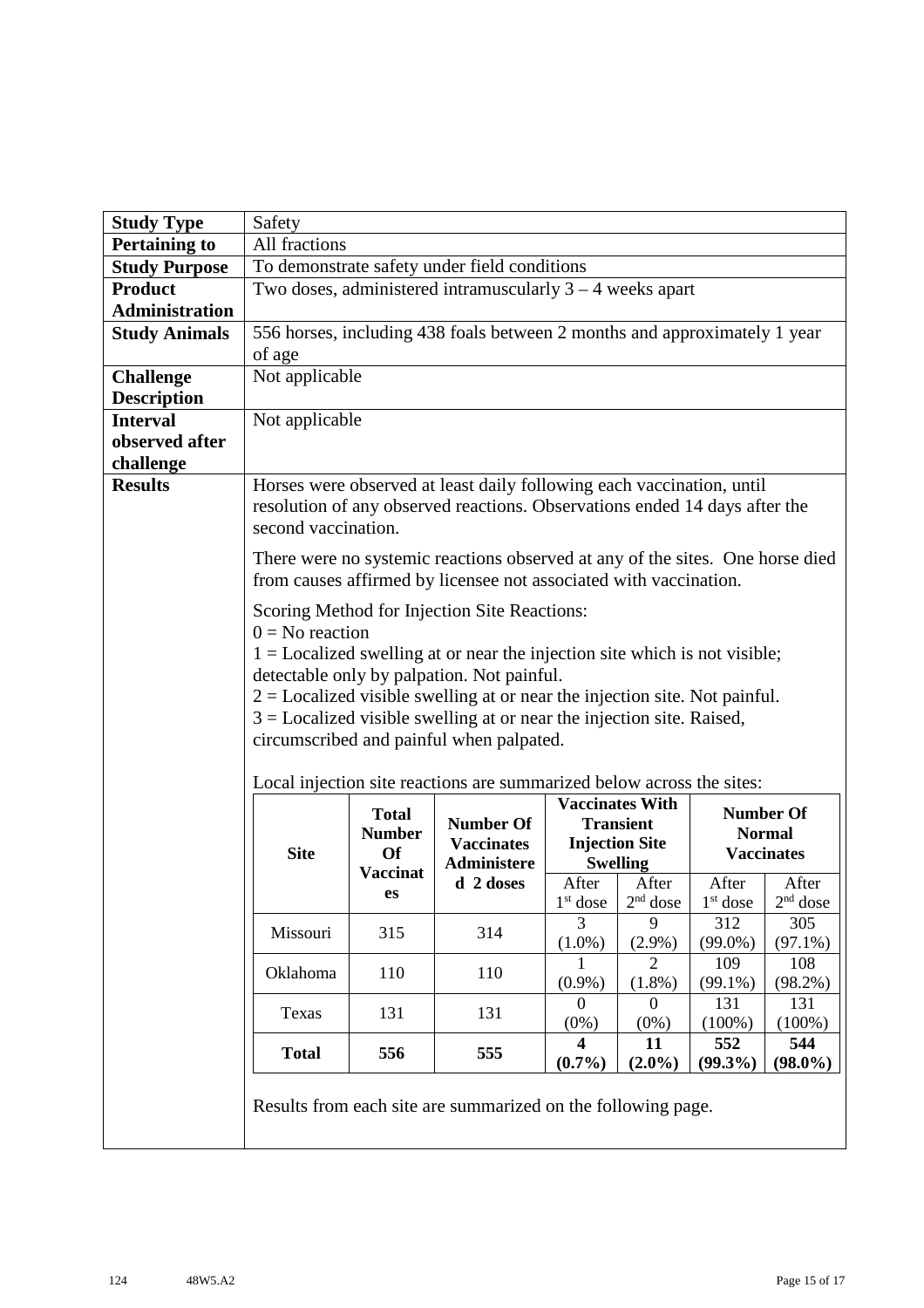| <b>Summary</b> | <b>Number Of</b>  | <b>Number Of</b><br><b>Vaccinates</b> |                     | <b>Vaccinates With</b><br><b>Transient Injection</b><br><b>Site Swelling</b> |                     | <b>Number Of Normal</b><br><b>Vaccinates</b> |
|----------------|-------------------|---------------------------------------|---------------------|------------------------------------------------------------------------------|---------------------|----------------------------------------------|
| Age            | <b>Vaccinates</b> | <b>Administered</b><br>2 doses        | After<br>$1st$ dose | After<br>$2nd$ dose                                                          | After<br>$1st$ dose | After<br>$2nd$ dose                          |
| 2-4 months     | 55                | 55                                    | $\Omega$            |                                                                              | 55                  | 55                                           |
| 5-7 months     | 8                 | 8                                     | $\theta$            | $\Omega$                                                                     | 8                   | 8                                            |
| 8-11 months    |                   |                                       | $\Omega$            | $\Omega$                                                                     |                     |                                              |
| 1 year         | 170               | 170                                   |                     | $\overline{2}$                                                               | 169                 | 168                                          |
| $\geq$ 2 years | 81                | 80                                    | 2                   | $\tau$                                                                       | 79                  | 73                                           |
| <b>Total</b>   | 315               | 314                                   | 3                   | 9                                                                            | 312                 | 305                                          |

| Horse No. | Age             | <b>Reaction Description</b>                                                   |   | Injection # Day Score Resolution Day |
|-----------|-----------------|-------------------------------------------------------------------------------|---|--------------------------------------|
| 10        | 11 v            | Swelling on day 3, 5.5 cm x 2.25 cm x 5mm                                     |   |                                      |
| 22        | 8γ              | Swelling on day 3, 12 cm circle, raised 1.5 cm, painful,                      |   |                                      |
| 129       | 1٧              | Swelling on day 3, 2.3 cm circle, raised 4 mm, painful but no heat            |   |                                      |
| 183       | 1 v             | Swelling on day 7, raised lesion 1.5 cm circle, height 0.2 cm                 |   | 14                                   |
| 183       | 1 v             | Swelling on day 1, 3 cm lesion, not raised but palpalble                      |   | 3                                    |
| 222       | 9ν              | Swelling on day 3, 6 cm x 7 cm x 1.2 cm, raised lesion hard and painful       |   |                                      |
| 266       | 10 v            | Swelling localized in several places unsure if related to vaccine             |   |                                      |
| 266       | 10v             | Swelling small palpapable mass $\sim$ 2 cm size, still present day 3 no worse |   |                                      |
| 271       | 13 v            | Swelling 5cm circle, raised 5 mm, solid and painful                           |   |                                      |
| 288       | 8γ              | Swelling < $2$ cm, raised lesion $\sim$ 1 mm deep                             | ٩ |                                      |
| 288       | 8ν              | Swelling $\sim$ 8.5 cm circle raised $\sim$ 1.3 cm, painful, not hot to touch |   |                                      |
| 300       | 10 <sub>V</sub> | Swelling 6 cm circle, solid swelling not painful                              |   |                                      |

## Oklahoma Site:

| <b>Summary</b> | <b>Number Of</b><br><b>Vaccinates</b> | <b>Number Of</b><br><b>Vaccinates</b><br><b>Administered</b> |                     | <b>Vaccinates With</b><br><b>Transient Injection</b><br><b>Site Swelling</b> |                     | <b>Number Of Normal</b><br><b>Vaccinates</b> |
|----------------|---------------------------------------|--------------------------------------------------------------|---------------------|------------------------------------------------------------------------------|---------------------|----------------------------------------------|
| Age            |                                       | 2 doses                                                      | After<br>$1st$ dose | After<br>$2nd$ dose                                                          | After<br>$1st$ dose | After<br>$2nd$ dose                          |
| 4-6 months     | 49                                    | 49                                                           |                     |                                                                              | 48                  | 48                                           |
| 1 year         | 25                                    | 25                                                           |                     |                                                                              | 25                  | 24                                           |
| $\geq$ 2 years | 36                                    | 36                                                           |                     | 0                                                                            | 36                  | 36                                           |
| <b>Total</b>   | 110                                   | 110                                                          |                     |                                                                              | 109                 | 108                                          |

Horse No. Age **Reaction Description** Injection # Day Score Resolution Day Swelling redness painful injection area 6 cm in diameter, reaction subsided in 19-A  $4<sub>m</sub>$ 10 days  $\mathbf 3$  $17$  $\overline{7}$  $\ddot{\text{1}}$  $\mathbf 2$ 33-A  $5m$ Small swelling, 3 cm diameter, subsided in 3 days  $\mathbf 2$  $\mathbf{1}$ 4 Mid-sized swelling, 5 cm diameter, reduced to 2.5 cm in 6 days; small, hard 2 43 1 y Study End  $\mathbf 2$  $\mathbf 2$ cm at 10 days, probable subcutaneous leakage  $\mathbf{1}$